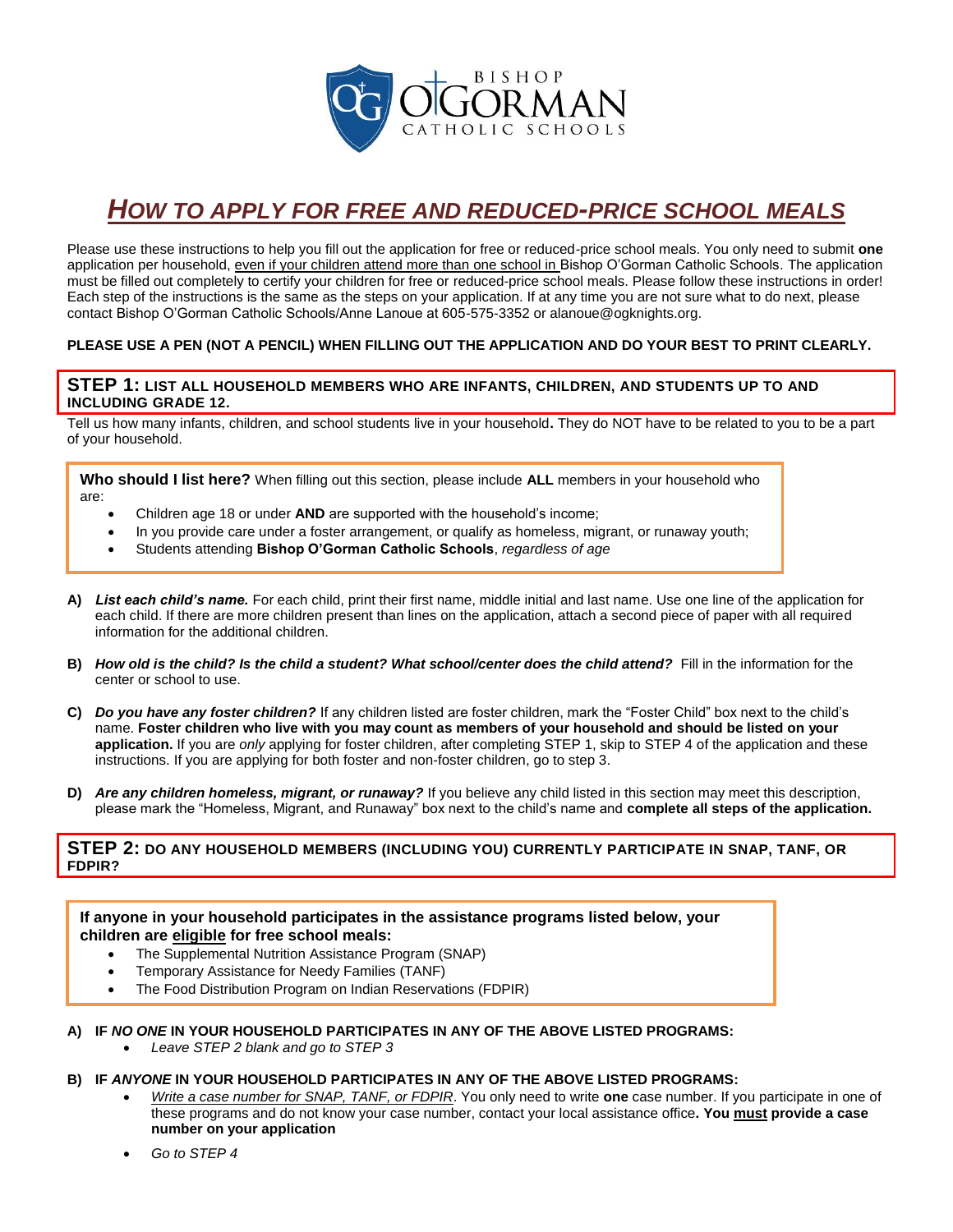# **STEP 3: REPORT INCOME FOR ALL HOUSEHOLD MEMBERS.**

**A)** Use the charts titled "**Sources of Income for Adults**" and "**Sources of Income for Children**," printed on the back side of the application form to determine if your household has income to report.

#### **REPORT INCOME EARNED BY CHILDREN**

- **Report all income earned or received by children.** Report the combined gross income for ALL children listed in STEP 1 in your household in the box marked "Child Income." Only count foster children's income if you are applying for them together with the rest of your household
- *What is Child Income?* Child income is money received from outside your household that is paid DIRECTLY to your children. Many households do not have any child income

#### **REPORT INCOME EARNED BY ADULTS**

#### **Who should I list here?**

When filling out this section, please include ALL adult members in your household who are living with you and share income and expenses, even if they are not related and even if they do not receive income of their own

• *Do NOT include:* 

- $\circ$  People who live with you but are not supported by your household's income AND do not contribute income to your household
- o Infants, children and students already listed in **STEP 1**

| THE TIME OF THE REAL SECTION OF CALCULATION OF THE T |                                                         |                                                    |  |
|------------------------------------------------------|---------------------------------------------------------|----------------------------------------------------|--|
| a) List adult household                              | b) Report earnings from work. Report all income         | c) Report income from public assistance/child      |  |
| members' names. Print the                            | from work in the "Earnings from Work" field on the      | support/alimony. Report all income that applies in |  |
| name of each household                               | application. This is usually the money received from    | the "Public Assistance/Child Support/Alimony"      |  |
| member in the boxes marked                           | working at jobs. If you are a self-employed business    | field on the application. Do not report the cash   |  |
| "Names of Adult Household                            | or farm owner, you will report your net income.         | value of any public assistance benefits NOT listed |  |
| Members (First and Last)." Do                        |                                                         | on the chart. If income is received from child     |  |
| not list any household members                       | What if I am self-employed? Report income from          | support or alimony, only report court-ordered      |  |
| you listed in <b>STEP 1</b> . If a child             | that work as a net amount. This is calculated by        | payments. Informal but regular payments should     |  |
| listed in <b>STEP 1</b> has income,                  | subtracting the total operating expenses of your        | be reported as "other" income in the next part.    |  |
| follow the instructions in <b>STEP</b>               | business from its gross receipts or revenue.            |                                                    |  |
| 3, part A.                                           |                                                         |                                                    |  |
| d) Report income from                                | e) Report total household size. Enter the total         | f) Provide the last four digits of your Social     |  |
| pensions/retirement/all other                        | number of household members in the field "Total         | Security Number. An adult household member         |  |
| income. Report all income that                       | Household Members (Children and Adults)." This          | must enter the last four digits of their Social    |  |
| applies in the                                       | number MUST be equal to the number of household         | Security Number in the space provided. You are     |  |
| "Pensions/Retirement/ All                            | members listed in STEP 1 and STEP 3. If there are any   | eligible to apply for benefits even if you do not  |  |
| Other Income" field on the                           | members of your household that you have not listed      | have a Social Security Number. If no adult         |  |
| application.                                         | on the application, go back and add them. It is very    | household members have a Social Security           |  |
|                                                      | important to list all household members, as the size    | Number, leave this space blank and mark the box    |  |
|                                                      | of your household affects your eligibility for free and | to the right labeled "Check if no SSN."            |  |
|                                                      | reduced-price meals.                                    |                                                    |  |

**B)** Report all amounts in **GROSS INCOME ONLY**. Report all income in whole dollars. Do not include cents.

- Gross income is the total income received before taxes
- Many people think of income as the amount they "take home" and not the total, "gross" amount. Make sure that the income you report on this application has NOT been reduced to pay for taxes, insurance premiums, or any other amounts taken from your pay.
- **C)** Write a "0" in any fields where there is no income to report. Any income fields left empty or blank will also be counted as a zero. If you write '0' or leave any fields blank, you are certifying (promising) that there is no income to report. If local officials suspect that your household income was reported incorrectly, your application will be investigated.
- **D)** Mark how often each type of income is received using the check boxes to the right of each field.

#### **What if I am self-employed?**

If you are self-employed, report income from that work as a **net** amount. This is calculated by subtracting the total operating expenses of your business from its gross receipts or revenue.

**E)** To figure monthly income for self-employment/farming: The information to figure income from private business operation is to be taken from your U.S. Individual Income Tax Return – Schedule 1. Write the numbers from the corresponding tax form lines in the box below. Write it on the free/reduced-price meal application in the earnings column as annually. If it is a negative number, write it as zero on the application. All other income from the tax form must be listed separately for the person who earned it. Net loss carryover cannot be used to decrease the household income.